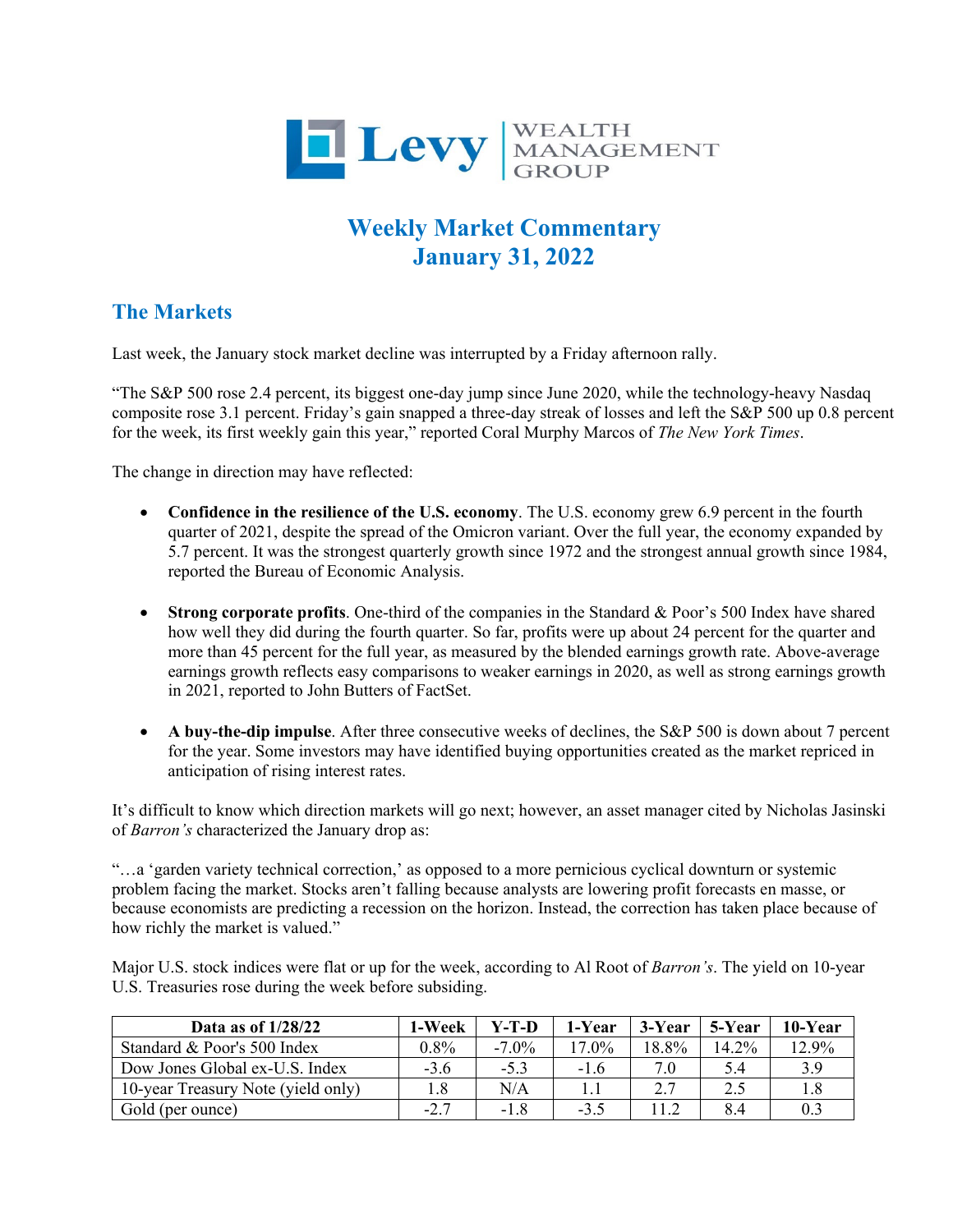S&P 500, Dow Jones Global ex-US, Gold, Bloomberg Commodity Index returns exclude reinvested dividends (gold does not pay a dividend) and the three-, five-, and 10-year returns are annualized; and the 10-year Treasury Note is simply the yield at the close of the day on each of the historical time periods.

Sources: Yahoo! Finance; MarketWatch; djindexes.com; U.S. Treasury; London Bullion Market Association.

Past performance is no guarantee of future results. Indices are unmanaged and cannot be invested into directly. N/A means not applicable.

**WHAT DO YOU KNOW ABOUT THE SPACE ECONOMY?** Space exploration is making a comeback. Bill Nye, the Science Guy, and Ms. Frizzle of Magic School Bus fame both have series featuring outer space. Venture capital firms have begun to spend more than ever before on space companies. They invested \$17.1 billion in 2021, up from \$9.1 billion in 2020, reported *Space Investment Quarterly*. And the *Bureau of Economic Analysis* has begun developing statistics to measure the contributions of space-related industries to the U.S. economy.

See what you know about the space economy by taking this brief quiz.

- 1. At the end of 2021, how many active satellites were in orbit around the Earth?
	- a. 100 to 500
	- b. 500 to 5,000
	- c. 5,000 to 10,000
	- d. More than 10,000
- 2. In 2019, a European spacecraft had to perform an evasive maneuver to avoid a collision with to a private company's satellite. As the space economy grows and space gets more crowded, the world may need:
	- a. Space traffic awareness
	- b. A regulatory framework defining space rights of way
	- c. Cooperation between multiple nations
	- d. All of the above
- 3. Which country has an ambitious five-year plan for spaceflight and exploration?
	- a. United States
	- b. Russia
	- c. China
	- d. Sweden
- 4. Several companies are using satellite technology to search for solutions to climate issues. These companies are:
	- a. Monitoring global emissions
	- b. Improving agricultural crop growth
	- c. Identifying targets for conservation and reforestation investment
	- d. All of the above

## **Weekly Focus – Think About It**

"The Earth is the cradle of humanity, but mankind cannot stay in the cradle forever."

*—Konstantin Tsiolkovsky,scientist* 

Answers: 1) c; 2) d; 3) c; 4) d

Best regards,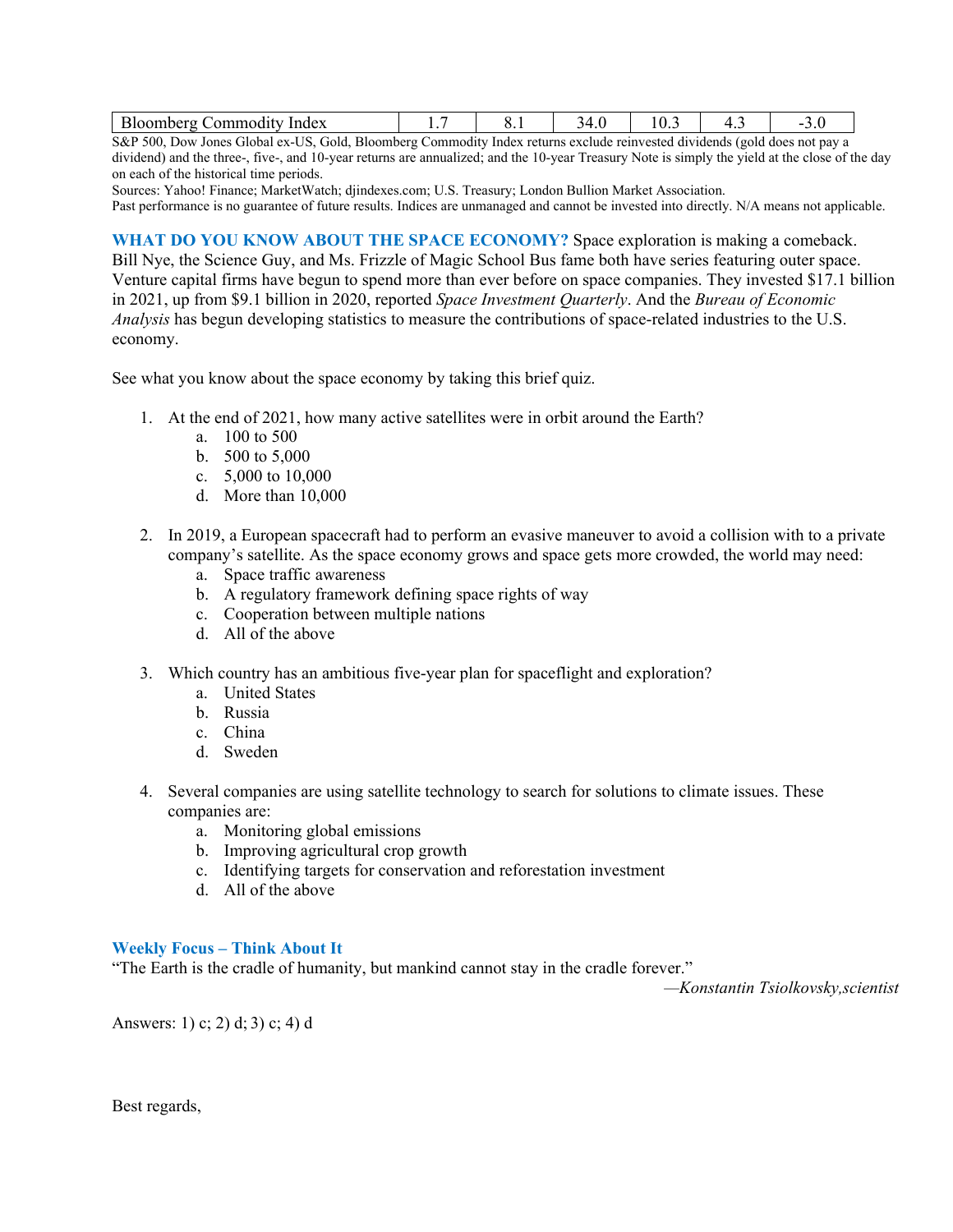## Victor Levy for Levy Wealth Management Group

**Levy** MANAGEMENT 1818 Market St | Suite 3232 | Philadelphia, PA 19103 Main: 215-875-8720 | Fax: 215-875-8756 [info@levywealth.com](mailto:info@levywealth.com) [www.levywealth.com](http://www.levywealth.com/)

\* These views are those of Carson Coaching, and not the presenting Representative or the Representative's Broker/Dealer, and should not be construed as investment advice.

\* This newsletter was prepared by Carson Coaching. Carson Coaching is not affiliated with the named broker/dealer. \* Government bonds and Treasury Bills are guaranteed by the U.S. government as to the timely payment of principal and interest and, if held to maturity, offer a fixed rate of return and fixed principal value. However, the value of fund shares is not guaranteed and will fluctuate.

\* Corporate bonds are considered higher risk than government bonds but normally offer a higher yield and are subject to market, interest rate and credit risk as well as additional risks based on the quality of issuer coupon rate, price, yield, maturity, and redemption features.

\* The Standard & Poor's 500 (S&P 500) is an unmanaged group of securities considered to be representative of the stock market in general. You cannot invest directly in this index.

\* All indexes referenced are unmanaged. Unmanaged index returns do not reflect fees, expenses, or sales charges. Index performance is not indicative of the performance of any investment.

\* The Dow Jones Global ex-U.S. Index covers approximately 95% of the market capitalization of the 45 developed and emerging countries included in the Index.

\* The 10-year Treasury Note represents debt owed by the United States Treasury to the public. Since the U.S. Government is seen as a risk-free borrower, investors use the 10-year Treasury Note as a benchmark for the long-term bond market.

\* Gold represents the afternoon gold price as reported by the London Bullion Market Association. The gold price is set twice daily by the London Gold Fixing Company at 10:30 and 15:00 and is expressed in U.S. dollars per fine troy ounce.

\* The Bloomberg Commodity Index is designed to be a highly liquid and diversified benchmark for the commodity futures market. The Index is composed of futures contracts on 19 physical commodities and was launched on July 14, 1998.

\* The Dow Jones Industrial Average (DJIA), commonly known as "The Dow," is an index representing 30 stock of companies maintained and reviewed by the editors of The Wall Street Journal.

\* The NASDAQ Composite is an unmanaged index of securities traded on the NASDAQ system.

\* International investing involves special risks such as currency fluctuation and political instability and may not be suitable for all investors. These risks are often heightened for investments in emerging markets.

\* Yahoo! Finance is the source for any reference to the performance of an index between two specific periods.

\* Opinions expressed are subject to change without notice and are not intended as investment advice or to predict future performance.

\* Economic forecasts set forth may not develop as predicted and there can be no guarantee that strategies promoted will be successful.

\* Past performance does not guarantee future results. Investing involves risk, including loss of principal.

\* You cannot invest directly in an index.

\* Stock investing involves risk including loss of principal.

\* The foregoing information has been obtained from sources considered to be reliable, but we do not guarantee it is accurate or complete.

\* There is no guarantee a diversified portfolio will enhance overall returns or outperform a non-diversified portfolio.

Diversification does not protect against market risk.

\* Asset allocation does not ensure a profit or protect against a loss.

\* Consult your financial professional before making any investment decision.

\* To unsubscribe please reply to this email with "Unsubscribe" in the subject line.